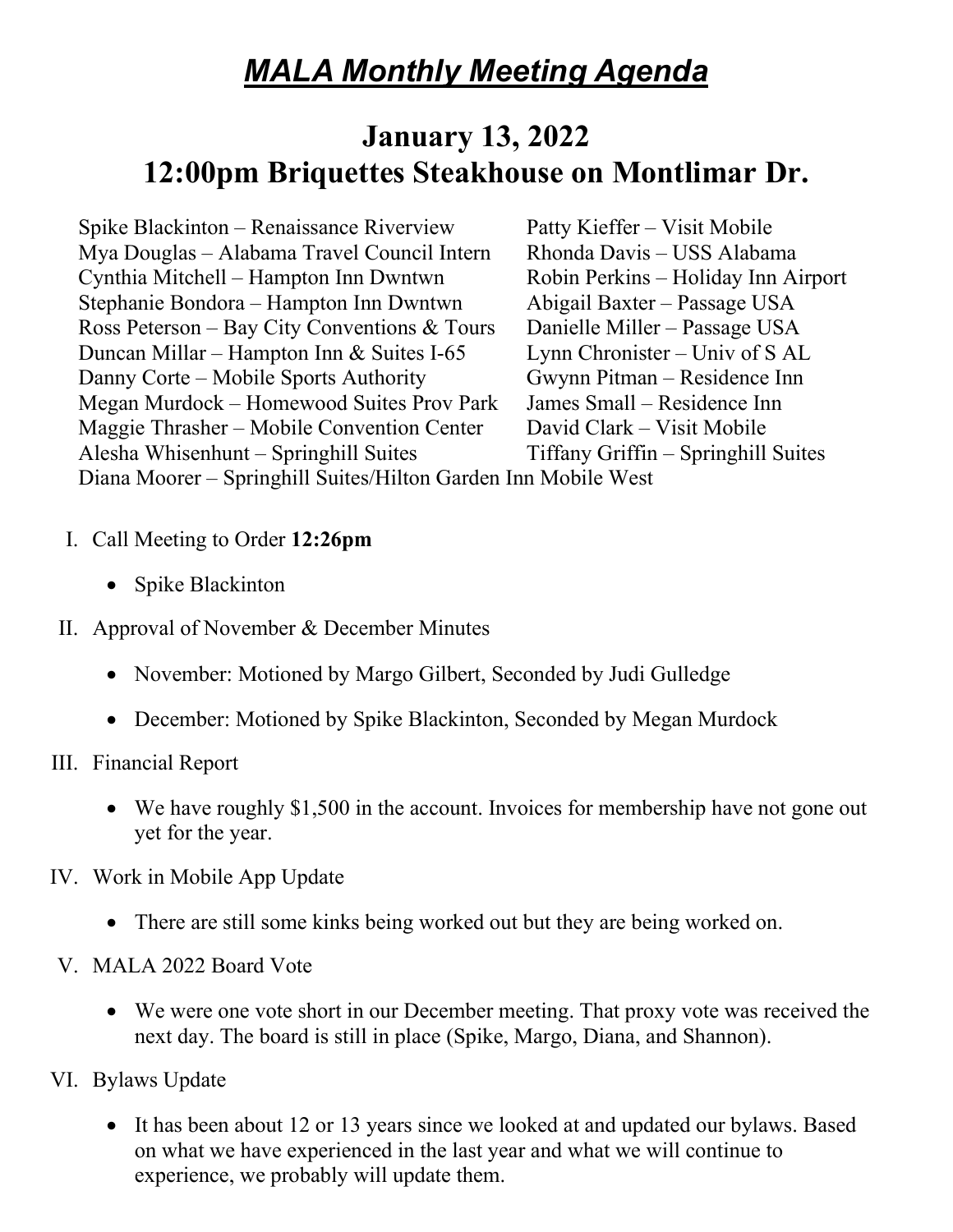• It has been hard on us to get a quorum to vote on anything. Right now, it is 50% of the membership.

### VII. Goals/initiatives for 2022 Review

- We will look at transportation again. Uber and Lyft did help us quite a bit but we are not completely out of the woods when providing transportation to our guests.
- USA Scholarship: A different fundraiser besides the golf tournament.
- Beltline Crime
- Marketing Fund Committee: Will probably look at our bylaws. It has been difficult fulfilling a Tillman's Corner position.

## VIII. **Guest Speaker: Abigail Baxter – Passage USA**

- She is a professor of special education at the University of South Alabama. With help from Ms. Chronister, she has been successful getting two federal grants to provide integrated college experience for young adults with intellectual disabilities at South Alabama. They have a program at South called Passage USA. Each of the letters means something. It stands for preparing all students socially and academically for gainful employment. That gainful employment at the end is the most important part to them. For people with intellectual disabilities, the unemployment rate before covid was 85%.
- Their program is targeted at young adults between the ages of 18 to 28 who have completed their time in the public schools. We're going to hear about projects search next month who serve students like they serve but while they are still in school. They're kind of like the next version of that.
- They have a two-year program and a four-year program. They come to school at South. They take special classes focusing on living skills and employment skills. Danielle Miller came onboard and she is their employment coordinator. She teaches those classes. She coordinates internship experience. She helps supervise those students.
- They also have students take classes with the rest of the South Alabama undergraduate population. Some of the very popular classes with their students are in South's wonderful hospitality program. They are one of their biggest partners. They have students that take the intro class such as tourism classes and food  $\&$ beverage classes. They take the classes and do the work. They don't get academic credit but they do the work at their level. They've had kids pass the Safe Serve certification. They are learning those skills.
- What has been difficult for them especially since covid was getting students work experiences. In their program, they run first-year students through multiple university offices to find out what they like and they don't like. In the second year,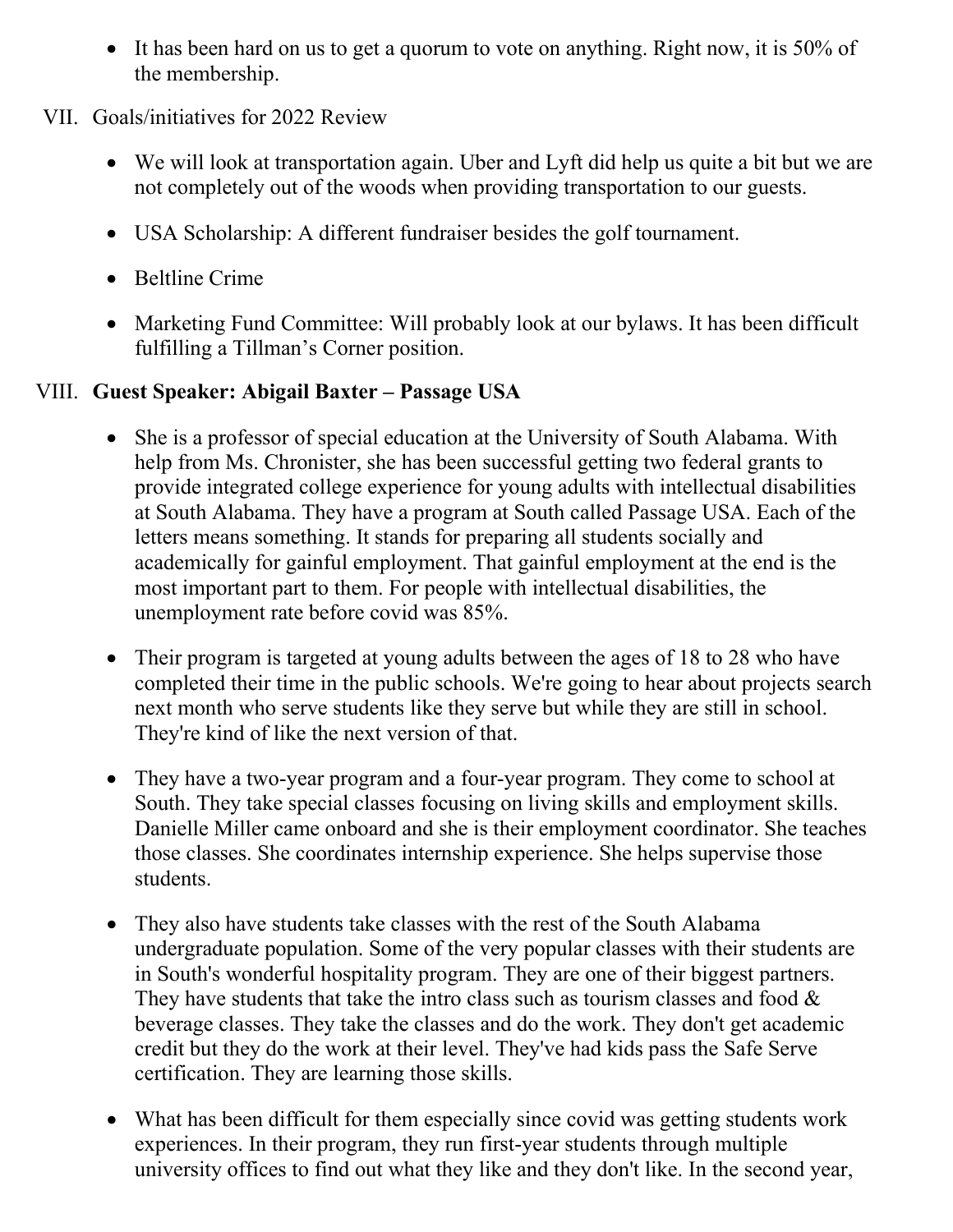they really want them to have them working in real jobs in the community that will hopefully turn into jobs once they are out of the program. That has been hard because of covid. That is why they're here. To see if some of their students could work with us.

- The students will come to employers with a person who is called a peer mentor. This will be another South Alabama student who has volunteered to work with the student and help them learn the skills they need to do at that job. When the student learns those jobs, they will fade that mentor out with the employer's approval.
- They see this as an academic experience. So, they are not necessarily looking for paid jobs for them while they are in the program. It is an internship that can be paid or cannot be paid. If we wanted to pay them, then we could. Most of their mentors are doing it to get volunteer hours. It is an important part of their curriculum at South. Some of them are paid by them because they expect them to provide them with better data.
- Their students get the experience. Employers get an employee that once trained will be with them for a long time. Their students aren't going to leave their jobs to get \$0.50 more an hour somewhere else. One of the things they know about people with intellectual disabilities is that once they learn the task they do it forever.
- They had their first set of graduates in the spring of 2019. They had their first cohorts of 6. They are now close to up to 20 graduates by now. Right now they have 19 students enrolled.
- One of their first graduates actually did an internship with the Riverview Plaza. He decided that quite wasn't right for him. So, he went to Publix his last semester in the program. He is still there. He is the management training program. They have students that are also working in childcare centers. They have students working in other offices. One of their former students has acted in multiple movies. It's made a difference in these kids' lives.
- Covid was hard on them. They had to go into online instructions. Which was amazing because their students could do it. After covid, parents came to them and told them about their kids going out and getting their own job based on what they learned from the program
- The length of the mentorship is based on the employer. They look at data that shows they are capable of completing the task independently without support. Then they will come to the employer to ask if they are good with them pulling the mentor. It doesn't mean that Ms. Miller isn't going to come back to check on them every week for a while to make sure everything is going smoothly.
- One of the things they're going to push this summer with students is to find summer employment. They realize that the students need to understand work isn't just during school time. Out of the 19 students they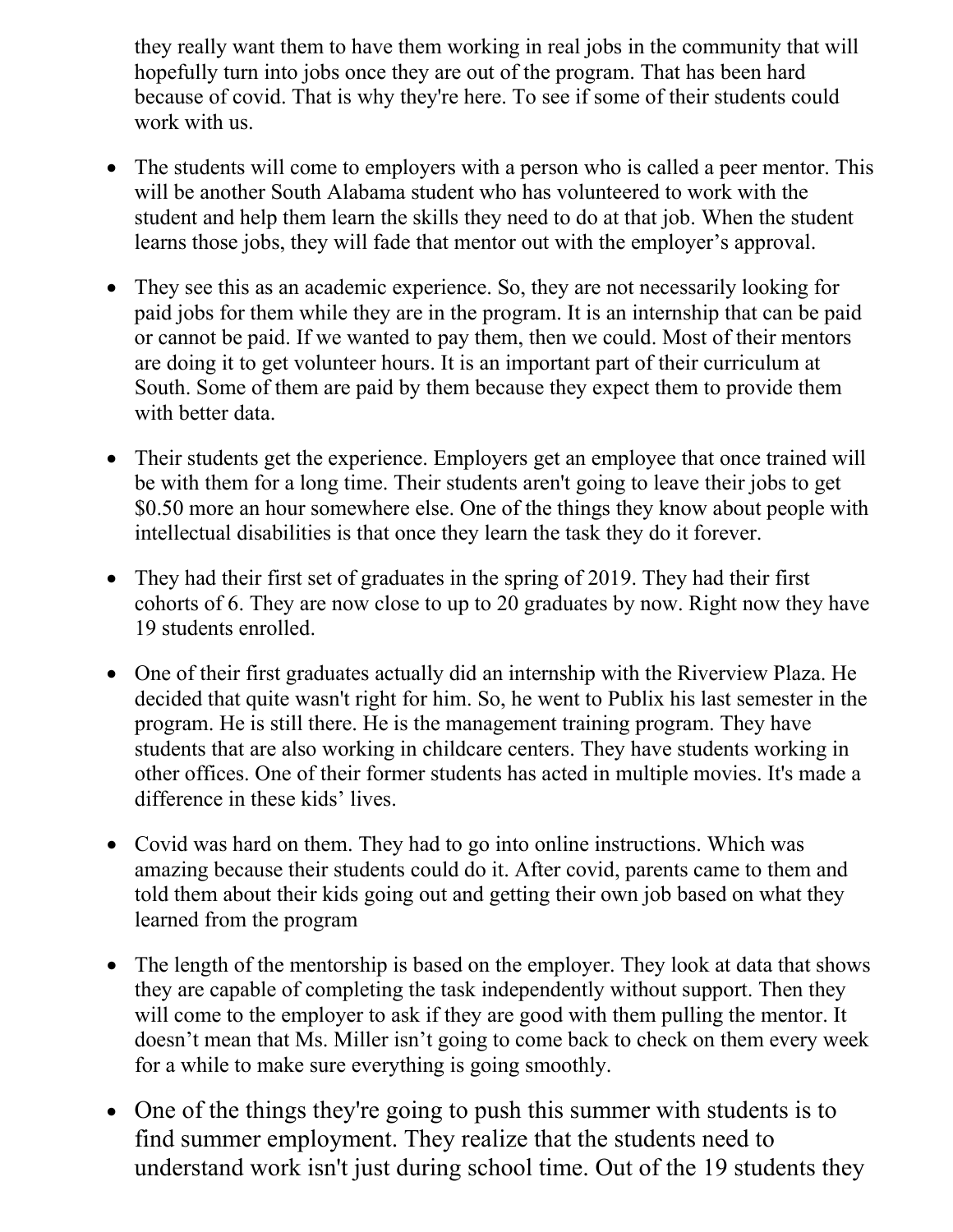have right now, about 10 of them would be ready to be interested in areas like this. They have placements for them right now but open if a better deal comes along. A lot of it is not in the area that they want. Most of their students are local. They have a few that are from Montgomery and the south Mississippi area.

# IX. CVB Update

- David Clark
	- o Alabama Governor's Conference on Tourism Awards
		- $\blacksquare$  The Exploreum Attraction of the Year
		- Emily White with Grand Bay Welcome Center of the Year
		- Janet Cobb with the Battleship Memorial Park Executive Tourism of the Year
		- Patty Kieffer Tourism Employee of the Year
		- Africatown, SCAD, City of Mobile, County of Mobile, Alabama Historical Commission, & Visit Mobile – Partner of the Year
	- o Partner Portal: can post your Senior Bowl and Park & Cruise packages if you have a login.
	- $\circ$  Save the Date: February 9<sup>th</sup> for a big time national website optimization event happening with Miles Partnership. The time and place will be shared.
- Patty Kieffer
	- o The sales team is traveling when it is safe. Couple of shows they have coming up are religious conference management association, Travel South, and cruise shows. We are still expecting our ship back March  $5<sup>th</sup>$ .
	- o In a couple weeks, Jared might be going to Montgomery. You can always partner with us sales managers to go on sales calls around the region and some of the other Association luncheons around here such as Louisiana Society Association executives, Mississippi, Georgia and then MPI. They have different chapters in the area. They are really focusing to travel regionally.
	- o We do have a new sales manager. Tracey Adams comes to us with extensive experience. She was the DOS at the Perdido Beach Resort for fourteen years. She has been on board with us for about a month.
	- o We want to do our hotel DOS meeting sometime in the next month or so. We want to see what works best for y'all. Is it early in the morning or later in the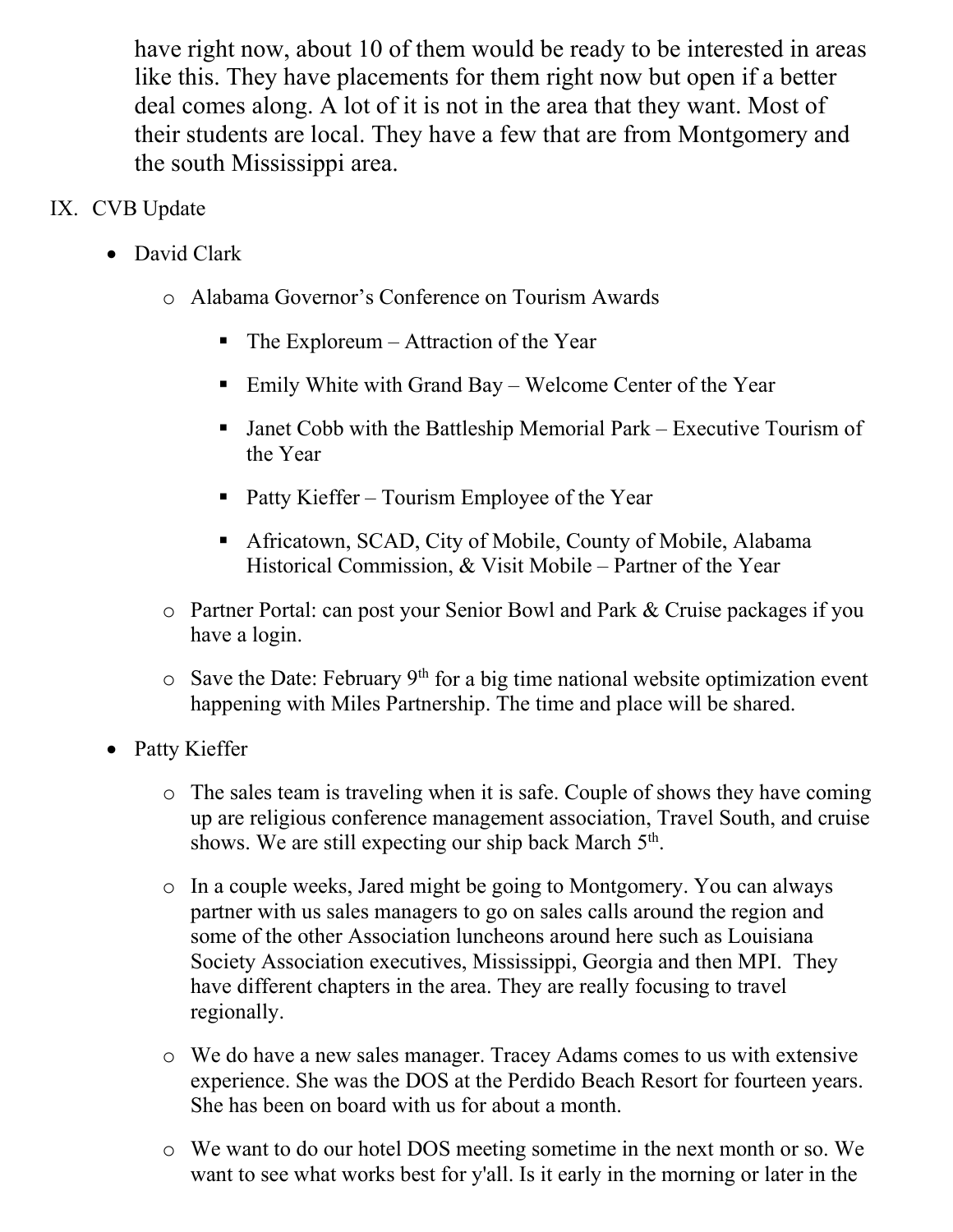afternoon? It will probably be a Zoom call for the next one. We will send out a Zoom invitation. We'll try to get that on the books in the next couple of weeks.

- X. Sports Update
	- Danny Corte Mobile Sports Authority
		- o It is kind of a quiet time for Sports in January. It's after Mardi Gras when it really gets going. They have 9 or 10 events between middle of February and middle of May including volleyball, basketball, golf, softball, and track and field. We're pushing with what we have in terms of our facilities. We did add a volleyball tournament Easter weekend. Last year, they had record numbers for their volleyball and basketball tournaments. They think that's going to continue.
- XI. Open forum: Attractions/Associates updates
	- Rhonda Davis USS Alabama
		- o Introducing Mya Douglas. Mya is going to be interning with the Alabama Travel Council. Her job is going to be updating the membership list. She will be reaching out to you as she goes through this project to make sure she has all the correct point of contacts, all the correct billing and cycles. That way you will be receiving information from the Travel Council such as membership information, the rack cards, and all the things that the Travel Council offers with their membership. Mya is a senior at the University of South Alabama and in the Hospitality and Tourism Management program. She was one of the scholarship winners at the Alabama Governor's conference.
		- o The battleship on January 1st had a slight increase in the admission fee. New rack cards are available for everyone. If you have old rack cards at the hotel just throw them away. Also available are buy one get one free coupons for the snowbirds that are in the rack cards. They are good through April. February is going to be a big month. They have the living history crew drill in February. Every Thursday at 11, they are starting a new series called Life at Sea. That is included in admission. The ship is open every day except for Christmas. They'll be open Mardi Gras weekend if any hotel guests are interested in things to do between parades or if they're passing through.
		- o The parking fee went from \$4 to \$5. Children under 5 are free. Children 6 to 11 are \$6. Children 12 through adults aged 55 went from \$15 to \$18. Seniors and veterans are \$15.
	- Ross Peterson Bay City Conventions & Tours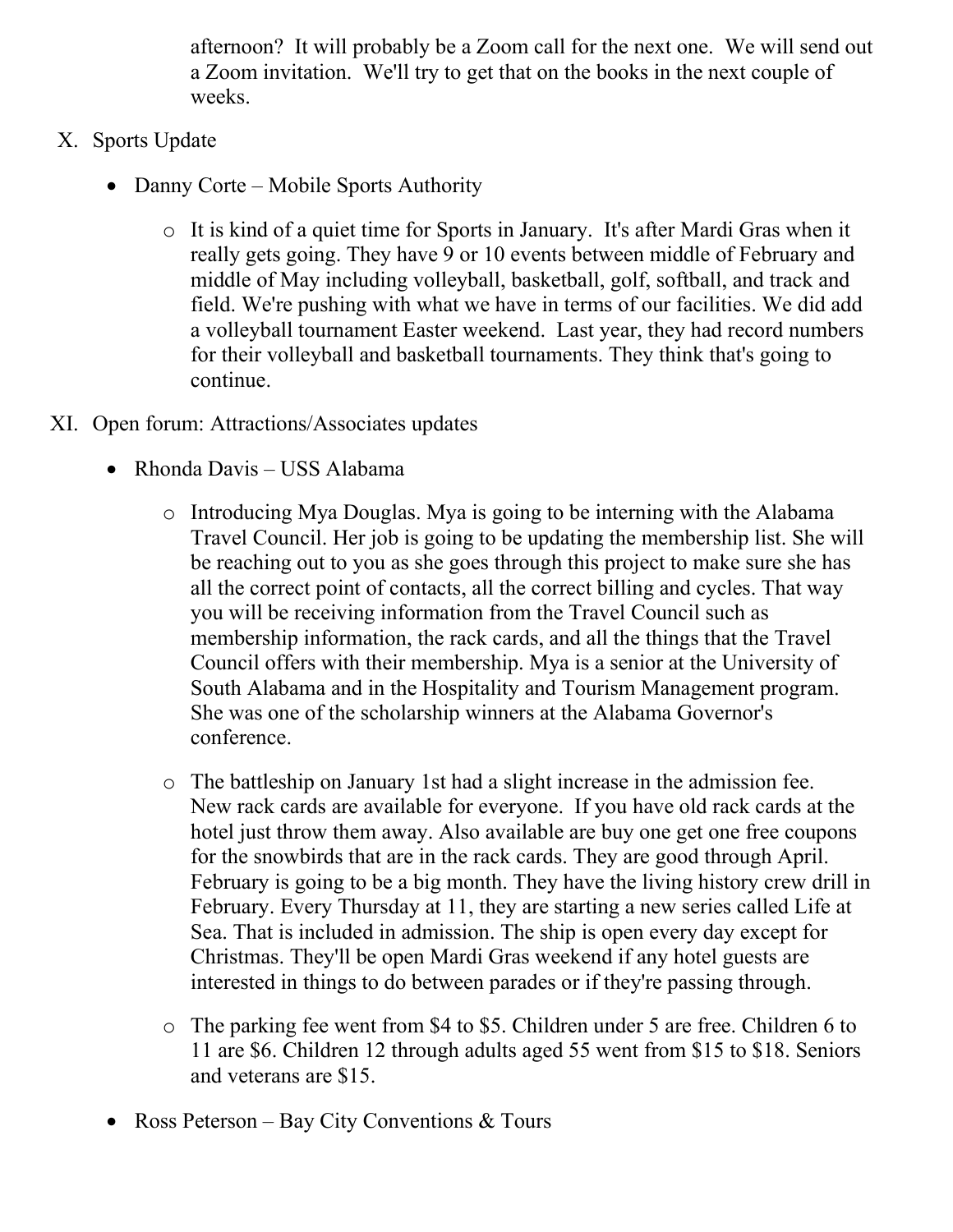- o An email was sent out last week about reigniting the Azalea Trail Festival. David Clark has some really good ideas and insight when it was discussed with him back before Covid. They also had some good meetings with the mayor about it as well.
- o It is a coordinated effort to brand spring for Mobile. It is not reinventing the wheel. There are some wonderful activities already happening during March and April. They want to pull them together, put them under one umbrella, and market it as "Spring Fest". They would like to really get some momentum going for next year.
- o Ask for the hotels, they are not expecting any \$40 room night but looking more for an amenity you can offer such as a free cupcake or a drink ticket when you check in. They have talked about ways to track it. Think about maybe linking up with the Visit Mobile website.
- o Information was sent out by Diana earlier today.
- $\circ$  Festival of Flowers is happening downtown again on March 12<sup>th</sup>.
- Maggie Thrasher Mobile Convention Center/Civic Center/Saenger Theatre
	- o At the convention center, Gulf States Horticultural Expo is coming. They're moving in on Sunday they'll be here all of the following week.
	- o Senior Bowl week will be present at all three venues.
	- o Covid testing, treatments, and vaccinations have been over at the Civic Center. That is moving as of January 21st. That will no longer be at their building. It is moving to the USA campus.
	- o At Saenger Theatre, be on the lookout for some big announcements. They have four big announcements coming next week. One of them you just to be really excited about. Currently we have Katt Williams at the Civic Center. Also coming up at the Civic Center are Mercy Me, Kevin Gates, and LOL Surprise. At the Saenger, we have Cody G tonight and tomorrow. Tomorrow is sold out. Tickets for tonight are still available. Kenny G is coming to the Saenger Theatre.

### XII. Adjournment **01:03pm**

### XIII. Future Meetings:

- February Project Search (candidates for employment)
- March TBD
- April TBD
- May TBD